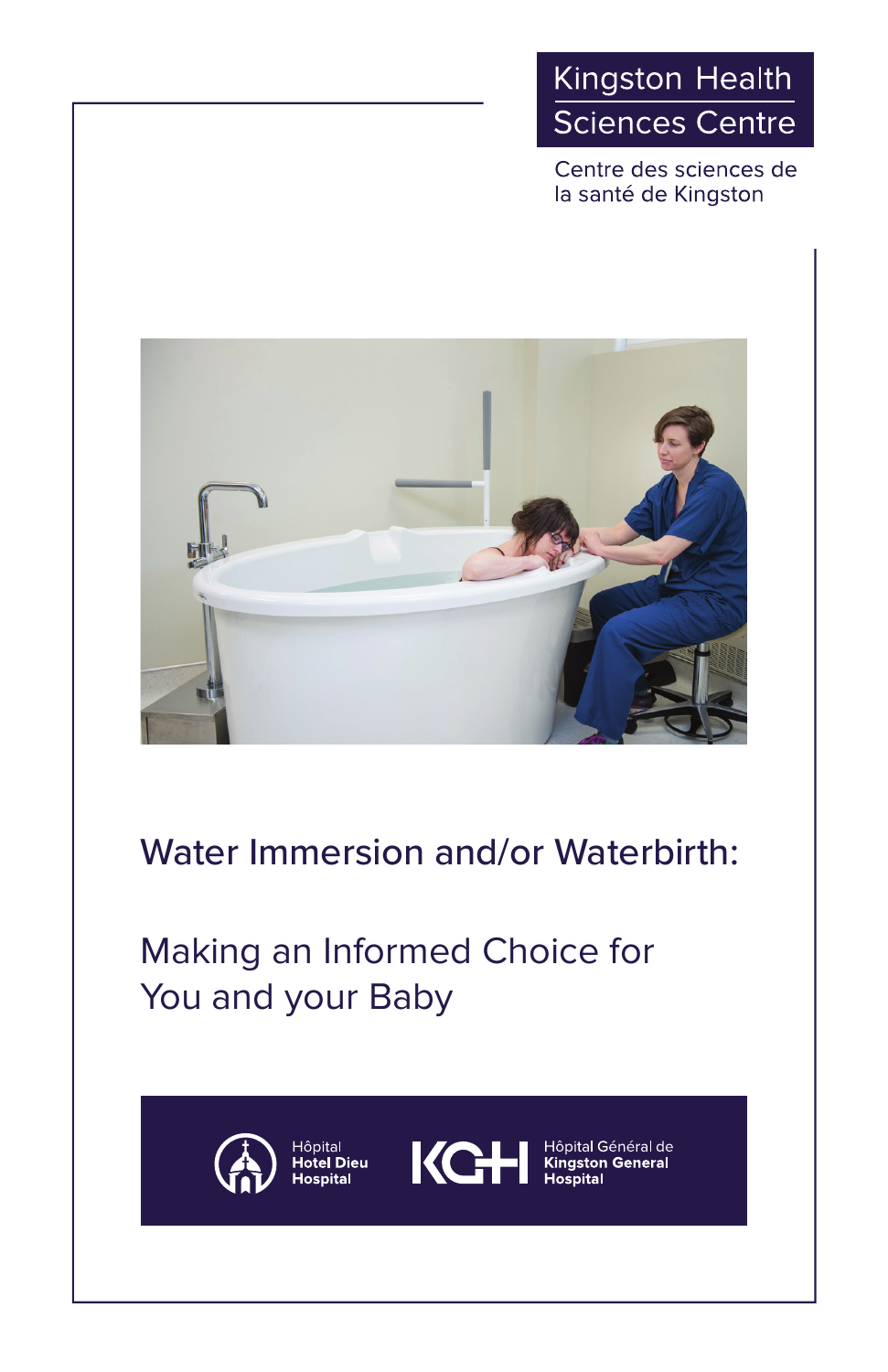Welcome to Kingston Health Sciences Centre's Kingston General Hospital site and congratulations on the upcoming addition to your family. We feel privileged to share this special time with you and we're here to provide you with the care and support that fit with your unique wishes.

As you prepare for the upcoming birth of your new child, there will be many decisions for you and your partner to make. These choices include whether you would like to take advantage of water immersion and/or waterbirth during your delivery. This pamphlet will provide you all the important information you'll need to help make this decision.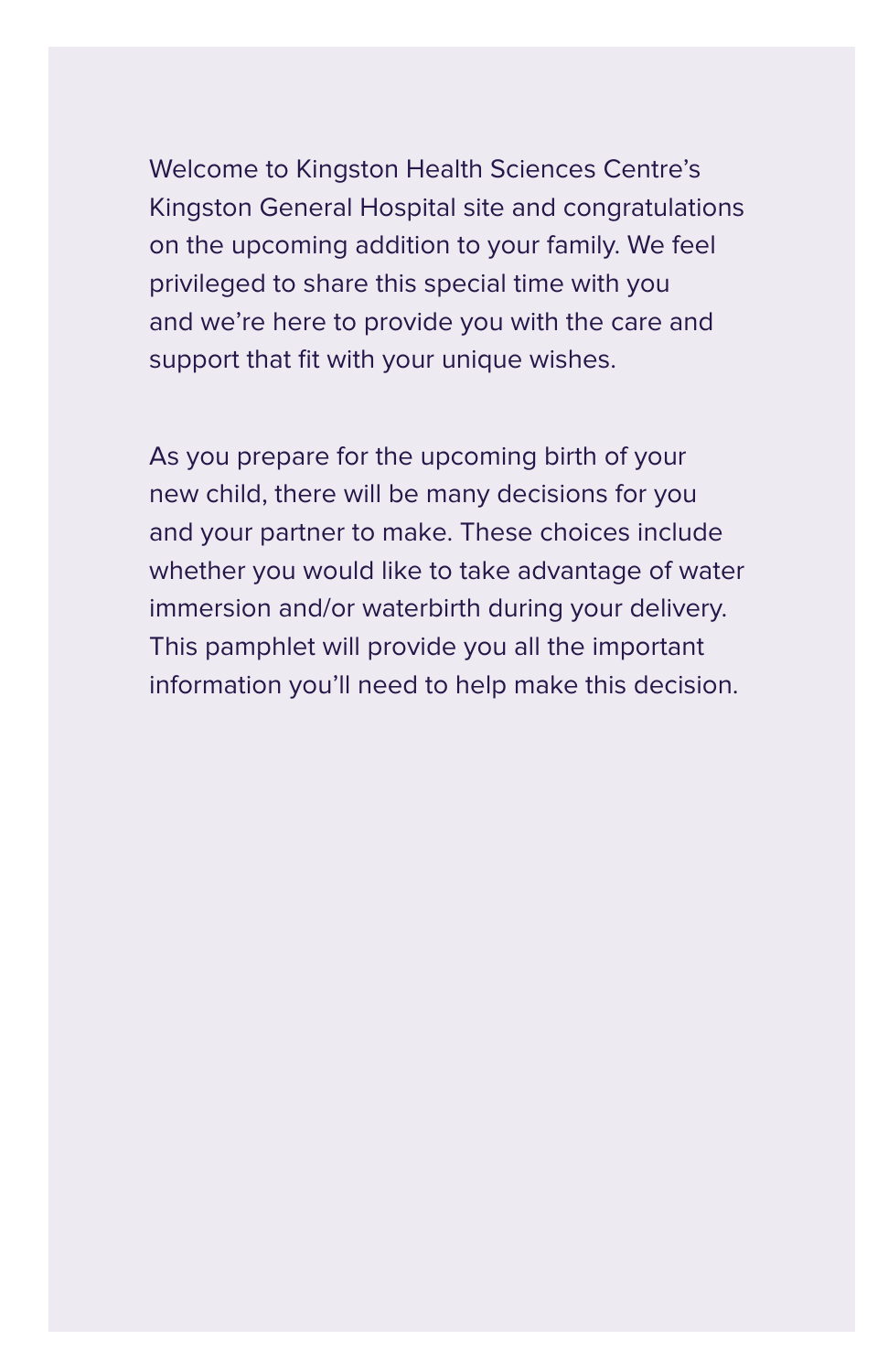## The Benefits of Water

- Being immersed in warm water may make you feel more comfortable and relaxed which may reduce anxiety and stress.
- The buoyancy of the water allows you to move and change positions more easily.
- Water immersion during the first stage of labour has been shown to decrease the need for pain relieving drugs and may also decrease the length of your labour.

## Exploring Your choices

- Talk to your midwife and/or doctor to find out more information about:
- Any reasons why immersion in water may not be suitable for you
- The benefits and risks to you and your baby
- Reasons why you would be required to exit the tub
- You will be asked to provide consent prior to entering the tub.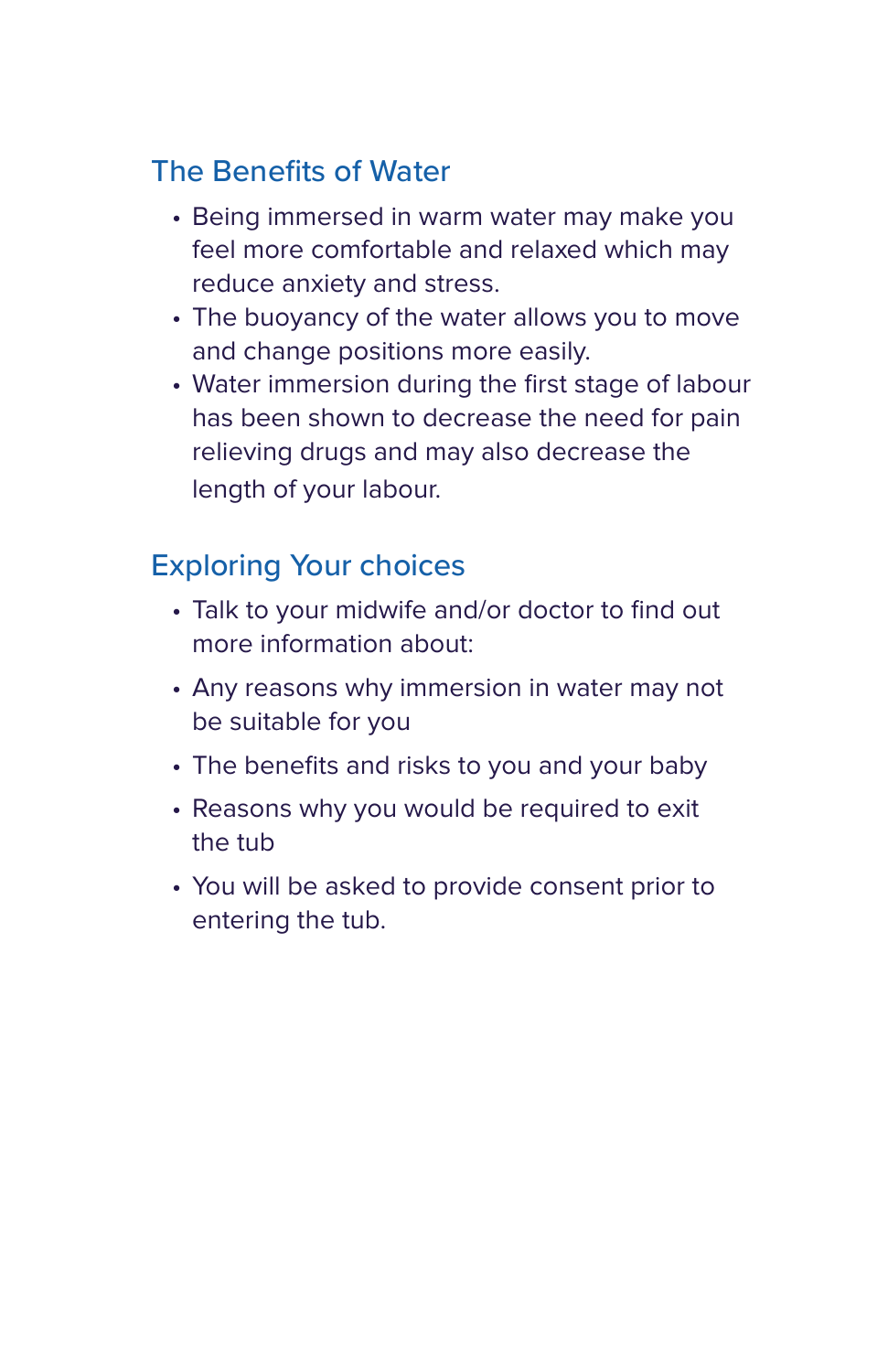### Concerns associated with labour and/or birth in water

#### **Unexpected Emergency**

If there is an emergency during your labour we will ask you to exit the tub. If you need assistance, your support person and/or care provider can help.

#### **Overheating**

If you become too hot while you are in the tub, your baby may also be too hot. Your temperature, as well as the temperature of the water will be monitored regularly to prevent overheating. If you develop a high temperature, your healthcare provider will ask you to exit the tub until it returns to normal.

#### **Water inhalation**

If you deliver in the tub, your baby should be born under the water, then gently but promptly lifted out into the air, and placed against your skin on your chest. Your baby's head must then be kept above the water so breathing can start and the potential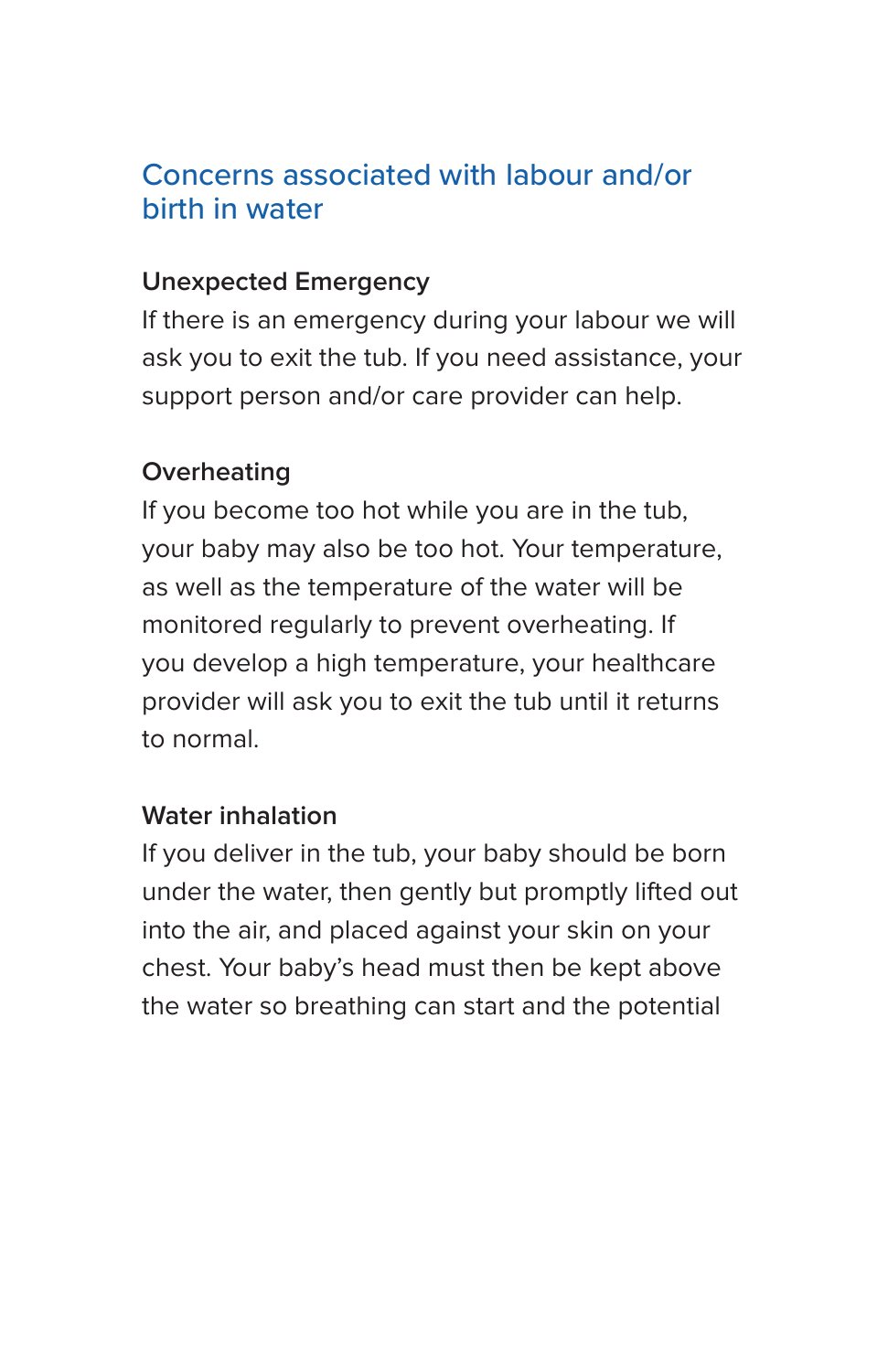inhalation of water can be avoided. If your baby needs help breathing he/she must be removed from the water immediately.

### **Cord Tearing**

On rare occasions (2.4 patients per-one thousand), your baby's cord could tear, causing blood loss until the cord is clamped. This can happen during deliveries in or out of water, but may be more common for in water deliveries. To help lessen the risk we will work with you to ensure not too much strain is put on the cord when your baby is brought out of the water.

#### **Infection Control**

We put strict guidelines in place to keep the water as clean as possible, and to minimize the possibility of infection.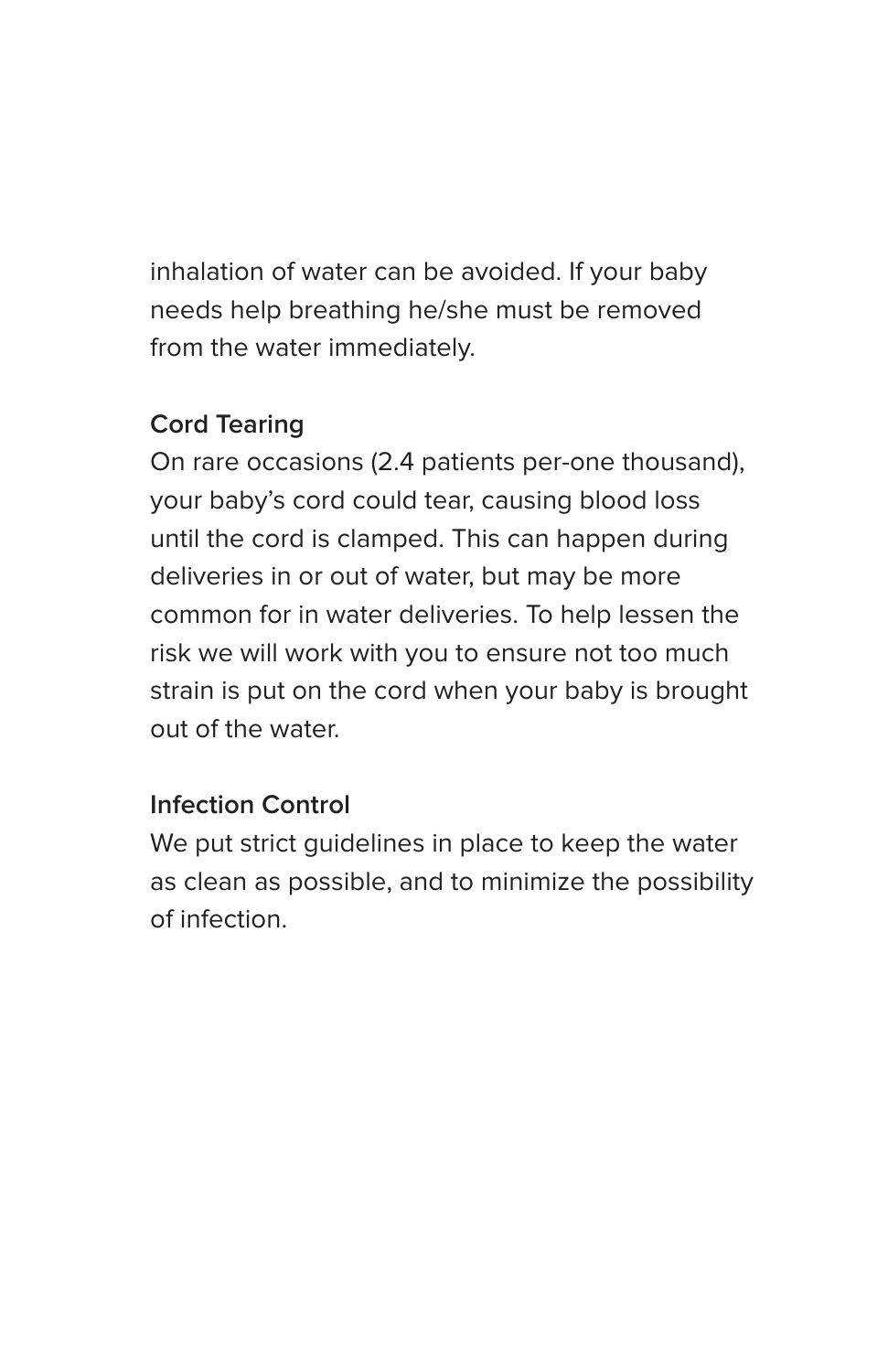# Who can use water for labour and/or birth

#### **You are eligible to use the tub if:**

- You are healthy with no medical or pregnancy complications
- You are having only one baby who is presenting head down
- You are between **37-42** weeks pregnant
- Your baby has a normal fetal heart rate
- You are able to walk/move independently

#### **You are not eligible to use the tub if:**

- You have a communicable blood or skin infection (i.e. HIV, Hepatitis, herpes lesions)
- You have a fever
- Your baby has an abnormal fetal heart rate
- Requires constant fetal monitoring (possible contraindication)
- You have meconium stained amniotic fluid
- You have excessive vaginal bleeding
- You weigh more than 300 lbs (due to weight bearing load of tub edge)
- You have had narcotics within four hours
- You have an epidural in place **(You may use Nitronox [air and gas] for pain relief while in the tub)**

## Conditions for using water during your labour/birth

You must be cared for by a physician/ midwife that is trained and comfortable with waterbirth if you are wishing to deliver your baby in the tub.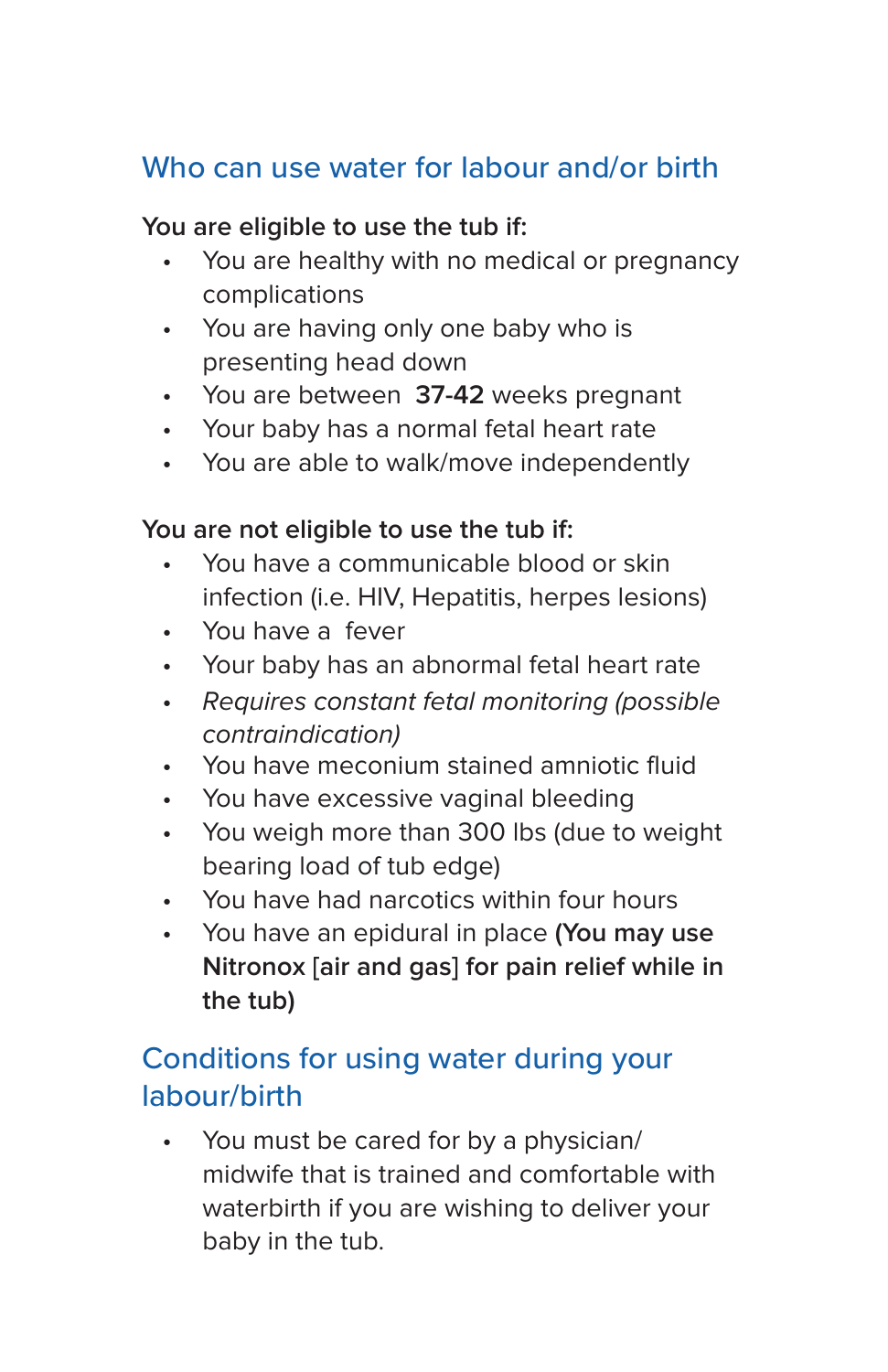- You must always be accompanied while in the tub and your support person(s) must remain outside of the tub.
- The tub must only be filled with tap water (no additives such as bath oils, gels, soaps or salts.)
- When immersed, the water should cover your belly.
- If you feel too hot or too cold, the temperature of the water can be adjusted by your healthcare provider, or you may leave the tub at any time.
- You must leave the tub to empty your bladder (about every 2 hours)
- Sip on water to avoid dehydration in labour (at least 500mL per hour)
- You must leave the tub when advised to do so by your healthcare provider (i.e. If there are safety concerns)
- Please openly communicate with staff to ensure your needs are being met
- Please do not wear jewelry or clothes with metal clasps in the tub

# What else should I know?

- There are currently two permanent tubs for water immersion and/or birth at KHSC –KGH site
- Tubs cannot be reserved in advance, and are offered on a first come, first served basis
- There is a **\$10** fee for disposable products that are used in the tub. Please bring exact change.